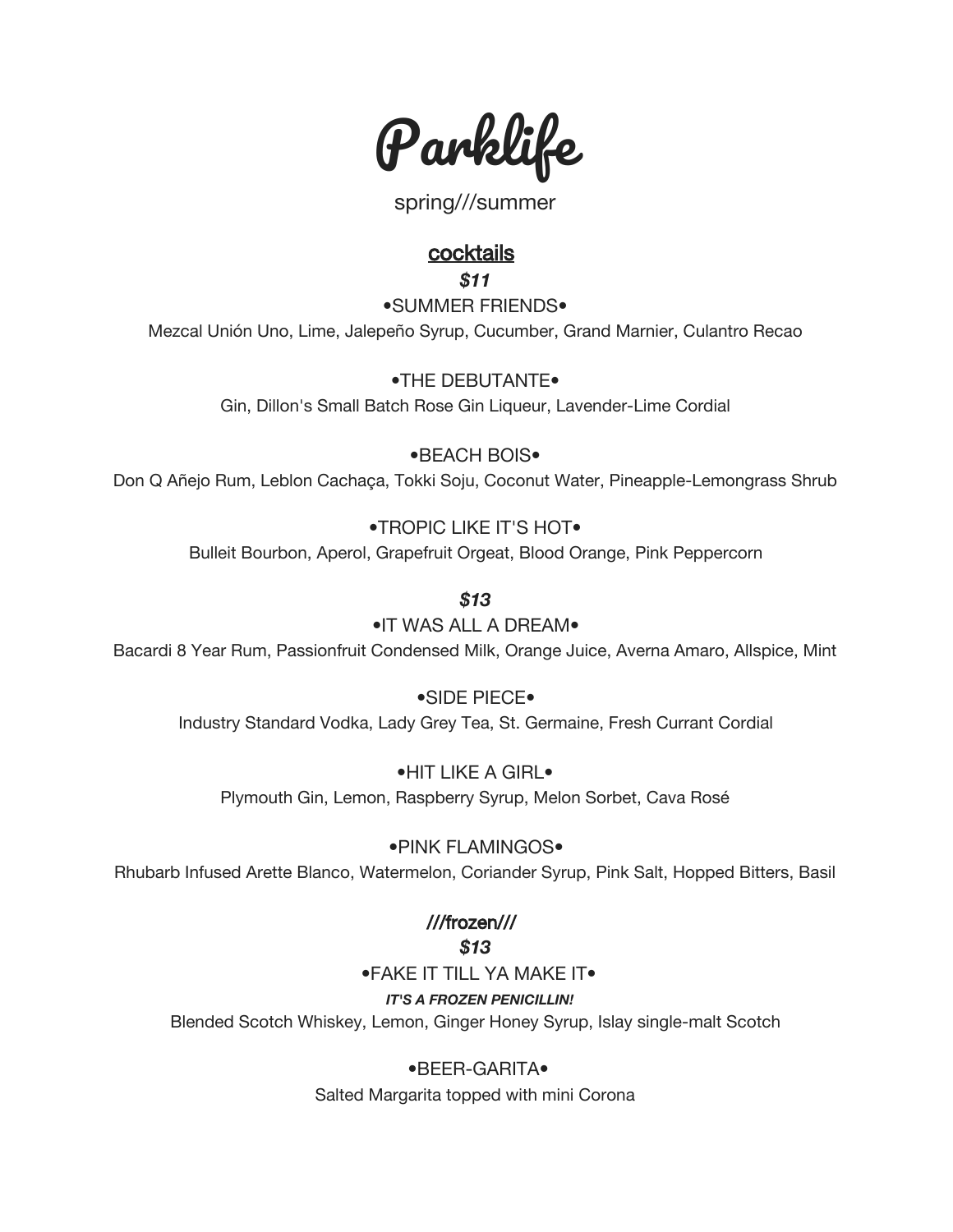# beer

## ///on tap/// *\$7*

- Carton Beach Beer
- Coney Island Mermaid Pilsner
- Aspall Blush Cider (12oz)
- Ballast Point Grapefruit Sculpin IPA
- Transmitter S4 Saison (12oz)
- Cigar City Jai Alai IPA

### \$8

- Cuvée des Jacobins Rouge Sour Ale (12oz)
- Strong Rope Seasonal

### ///bottles-cans///

### *\$5*

- Narragansett
- Miller High Life
- Victoria

#### *\$6*

- Lagunitas 12th of Never
- Montauk Seasonal
- Downeast Cider
- Austin East Pineapple Cider
- Coney Island Hard Root Beer

#### *\$7*

- Guinness
- Bell's Kalamazoo Stout
- Anderson Valley Seasonal Gose

#### *\$15*

- Grimm Seasonal
- Maine Beer Co. Peeper Ale
- Transmitter Hibiscus Wit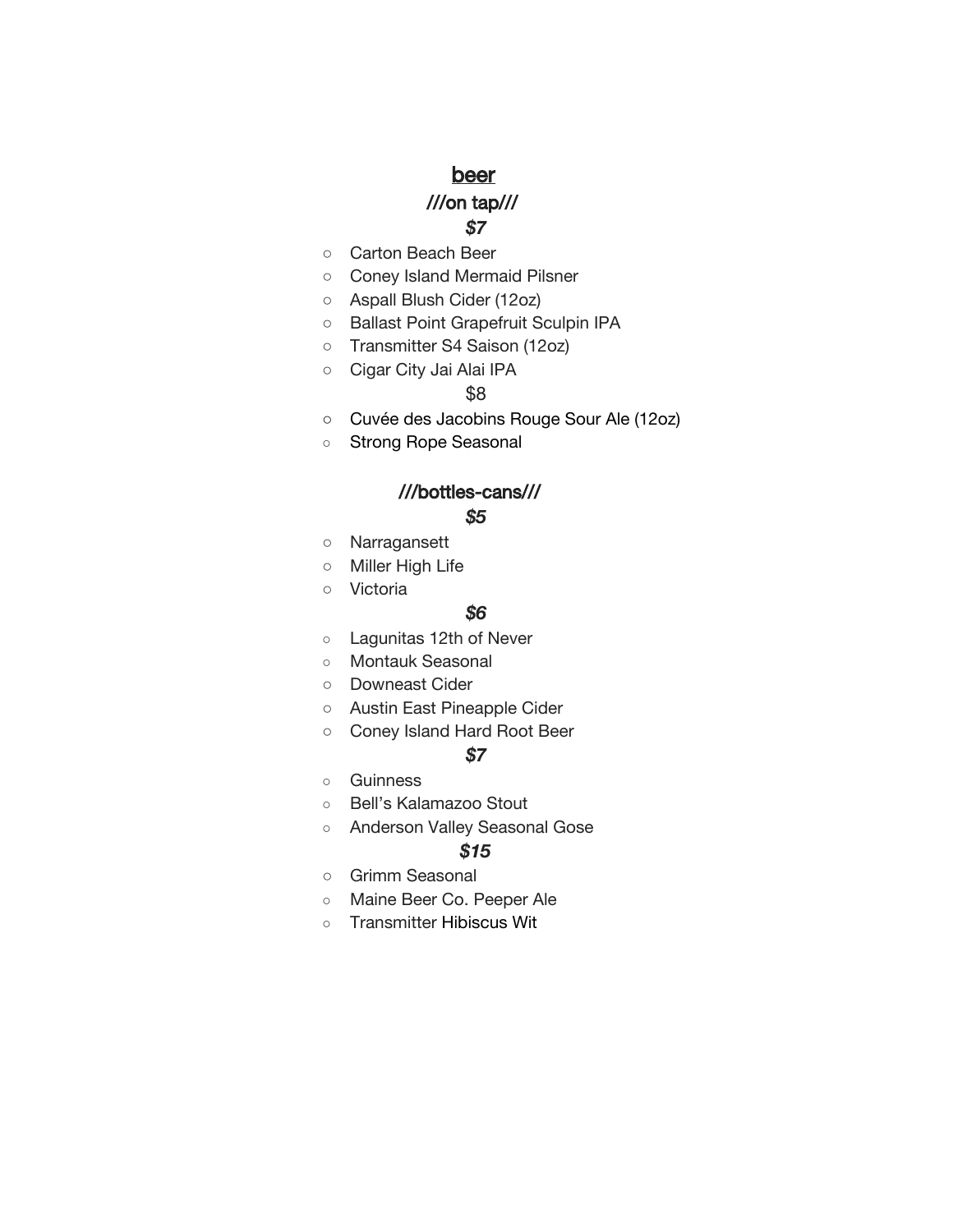**///boiler makers///** *\$8* •MISTER SPORTS• Miller High Life & Four Roses Bourbon •PINCHE GUEY• Victoria & Arette Blanco •'DEM APPLES• Austin East Cider & Fireball *\$9* •PADDY-O-CALLIHAN• Guinness & Jameson •THE BITTER TRUTH• Seasonal Gose & Fernet

### wine

///rosé keg/// Spätburgunder Blanc de Noirs (Germany)

#### *\$9*

○ by the glass *\$30*

○ by the bottle

## ///white///

#### *\$9*

- Manta Valle Del Maule Sauvignon Blanc (Chile)
- Avinyo Penedés Vi d'Agulla (Spain)
- Domaine Bel Air Muscadet (France)
- Hecht & Bannier Languedoc Blanc (France)

### ///red///

#### *\$9*

- Domaine Sebastien David Cabernet Franc (France)
- Kings Ridge Pinot Noir (Oregon)
- El Jefe Tempranillo (Spain)
- Echeverria Cabernet Sauvignon (Chile)

#### ///sparkling///

#### *\$11*

- Lamberti Prosecco (Italy)
- Nomikai Rosé (California)
- Avinyo Cava Brut Rosado (Spain)